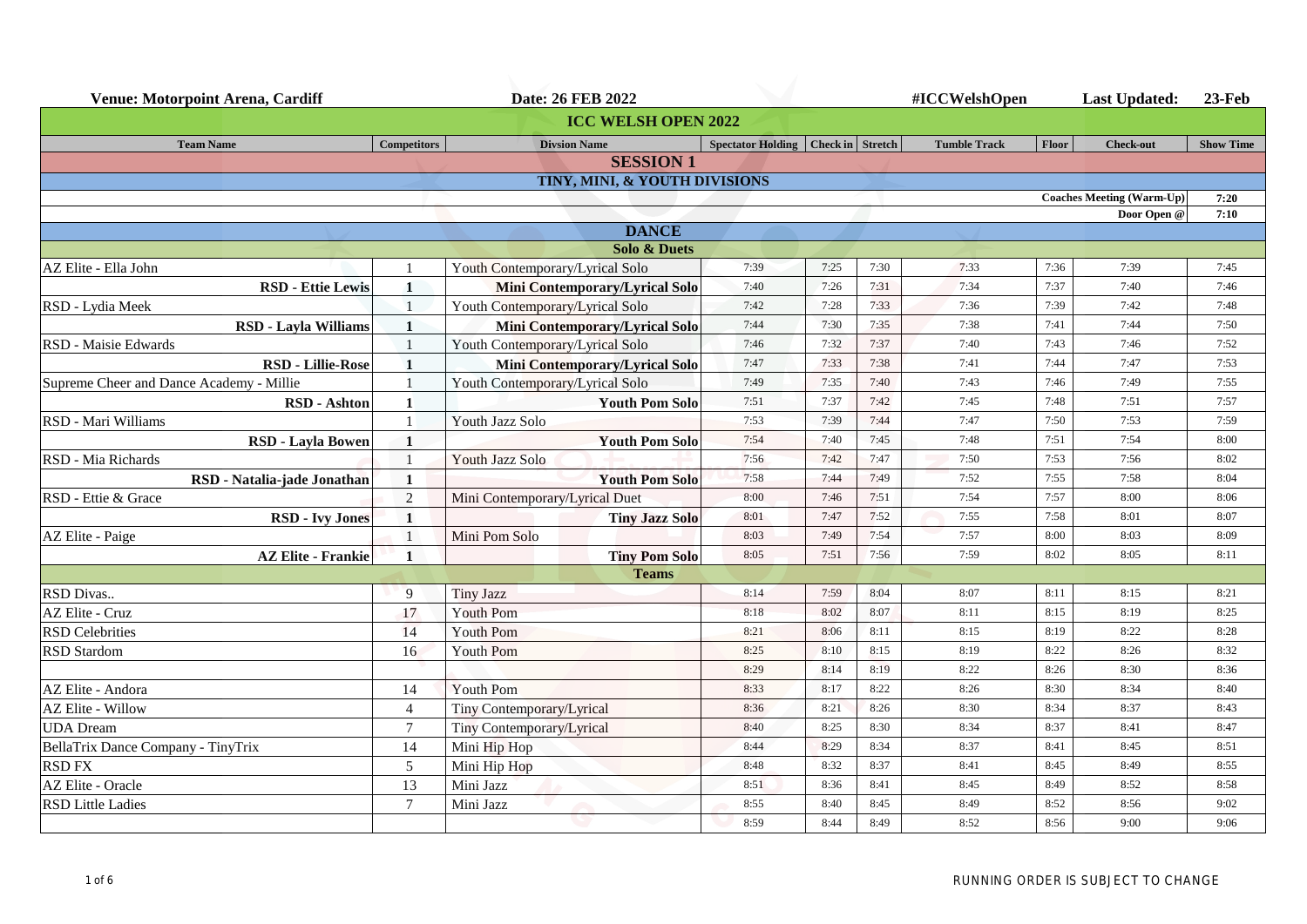|                                                    |                    | <b>ICC WELSH OPEN 2022</b>            |                          |          |                |                     |       |                  |                  |
|----------------------------------------------------|--------------------|---------------------------------------|--------------------------|----------|----------------|---------------------|-------|------------------|------------------|
| <b>Team Name</b>                                   | <b>Competitors</b> | <b>Divsion Name</b>                   | <b>Spectator Holding</b> | Check in | <b>Stretch</b> | <b>Tumble Track</b> | Floor | <b>Check-out</b> | <b>Show Time</b> |
| <b>AZ Elite - Willow</b>                           | $\overline{7}$     | <b>Tiny Pom</b>                       | 9:03                     | 8:47     | 8:52           | 8:56                | 9:00  | 9:04             | 9:10             |
| RSD Divas                                          | 10                 | <b>Tiny Pom</b>                       | 9:06                     | 8:51     | 8:56           | 9:00                | 9:04  | 9:07             | 9:13             |
|                                                    |                    |                                       | 9:10                     | 8:55     | 9:00           | 9:04                | 9:07  | 9:11             | 9:17             |
| NCA Nova Cheerleading Academy - Cosmo              | 14                 | Mini Pom                              | 9:14                     | 8:59     | 9:04           | 9:07                | 9:11  | 9:15             | 9:21             |
| AZ Elite - Oracle                                  | 12                 | Mini Pom                              | 9:18                     | 9:02     | 9:07           | 9:11                | 9:15  | 9:19             | 9:25             |
| <b>RSD Little Ladies</b>                           | $\overline{7}$     | Mini Pom                              | 9:21                     | 9:06     | 9:11           | 9:15                | 9:19  | 9:22             | 9:28             |
| <b>RSD</b> Celebrities                             | 14                 | Youth Contemporary/Lyrical            | 9:25                     | 9:10     | 9:15           | 9:19                | 9:22  | 9:26             | 9:32             |
| Supreme Cheer and Dance Academy - Youth Lyrical    | 5                  | Youth Contemporary/Lyrical            | 9:29                     | 9:14     | 9:19           | 9:22                | 9:26  | 9:30             | 9:36             |
| AZ Elite - Rio                                     | $6\,$              | Youth Contemporary/Lyrical            | 9:33                     | 9:17     | 9:22           | 9:26                | 9:30  | 9:34             | 9:40             |
|                                                    |                    |                                       | 9:36                     | 9:21     | 9:26           | 9:30                | 9:34  | 9:37             | 9:43             |
| AZ Elite - Andora                                  | 14                 | Youth Contemporary/Lyrical            | 9:40                     | 9:25     | 9:30           | 9:34                | 9:37  | 9:41             | 9:47             |
|                                                    |                    |                                       | 9:44                     | 9:29     | 9:34           | 9:37                | 9:41  | 9:45             | 9:51             |
| <b>UDA</b> Inspire                                 | 10                 | Mini Contemporary/Lyrical             | 9:48                     | 9:32     | 9:37           | 9:41                | 9:45  | 9:49             | 9:55             |
| Supreme Cheer and Dance Academy - Youth Hip Hop    | 5                  | Youth Hip Hop                         | 9:51                     | 9:36     | 9:41           | 9:45                | 9:49  | 9:52             | 9:58             |
| <b>RSD</b> Frenzy                                  | 12                 | Youth Hip Hop                         | 9:55                     | 9:40     | 9:45           | 9:49                | 9:52  | 9:56             | 10:02            |
| <b>Steps Starlets - NitroSteps Starlets</b>        | 16                 | Youth Hip Hop                         | 9:59                     | 9:44     | 9:49           | 9:52                | 9:56  | 10:00            | 10:06            |
| Supreme Cheer and Dance Academy - Youth Jazz       | 5                  | <b>Youth Jazz</b>                     | 10:03                    | 9:47     | 9:52           | 9:56                | 10:00 | 10:04            | 10:10            |
| Steps Starlets - Orian Steps Starlets              | $\overline{7}$     | Youth Jazz                            | 10:06                    | 9:51     | 9:56           | 10:00               | 10:04 | 10:07            | 10:13            |
| <b>RSD</b> Stardom                                 | 16                 | <b>Youth Jazz</b>                     | 10:10                    | 9:55     | 10:00          | 10:04               | 10:07 | 10:11            | 10:17            |
| <b>Change Floor / Judges Break</b>                 |                    |                                       |                          |          |                |                     |       |                  |                  |
|                                                    |                    | <b>CHEER</b>                          |                          |          |                |                     |       |                  |                  |
|                                                    |                    | <b>Solo &amp; Duo and Group Stunt</b> |                          |          |                |                     |       |                  |                  |
| <b>RSD - Marnie Lloyd</b>                          | $\mathbf{1}$       | <b>Mini Cheer Solo</b>                | 10:30                    | 10:15    | 10:20          | 10:24               | 10:27 | 10:31            | 10:37            |
| Elite Allstars Infinity Youth Snipers              | 5                  | Youth Group Stunt L2                  | 10:32                    | 10:17    | 10:22          | 10:25               | 10:29 | 10:33            | 10:39            |
| <b>Supreme Cheer and Dance Academy - Pollyanna</b> | $\mathbf{1}$       | <b>Mini Cheer Solo</b>                | 10:34                    | 10:18    | 10:23          | 10:27               | 10:31 | 10:35            | 10:41            |
| <b>Steps Starlets Galaxy</b>                       | 5                  | Youth Group Stunt L2                  | 10:35                    | 10:20    | 10:25          | 10:29               | 10:33 | 10:36            | 10:42            |
| <b>Supreme Cheer and Dance Academy - Natalia</b>   | 1                  | <b>Youth Cheer Solo</b>               | 10:37                    | 10:22    | 10:27          | 10:31               | 10:34 | 10:38            | 10:44            |
| RSD - Annabelle & Freya                            | $\overline{2}$     | <b>Youth Cheer Duo</b>                | 10:39                    | 10:24    | 10:29          | 10:32               | 10:36 | 10:40            | 10:46            |
|                                                    |                    | <b>TEAMS</b>                          |                          |          |                |                     |       |                  |                  |
| ADA-Arc                                            | 9                  | Mini L1                               | 10:47                    | 10:32    | 10:37          | 10:40               | 10:44 | 10:48            | 10:54            |
| Bournemouth Elite - Raindrops                      | 14                 | Mini L1                               | 10:51                    | 10:35    | 10:40          | 10:44               | 10:48 | 10:52            | 10:58            |
| Elite Allstars Infinity Mini Mafia                 | 10                 | Mini L1                               | 10:54                    | 10:39    | 10:44          | 10:48               | 10:52 | 10:55            | 11:01            |
| Predator Athletics - Cubs                          | 12                 | Mini L1                               | 10:58                    | 10:43    | 10:48          | 10:52               | 10:55 | 10:59            | 11:05            |
| <b>RSD Pixels</b>                                  | 15                 | Mini L1                               | 11:02                    | 10:47    | 10:52          | 10:55               | 10:59 | 11:03            | 11:09            |
| Swansea Falcons - Little Waves                     | 17                 | Mini L1                               | 11:06                    | 10:50    | 10:55          | 10:59               | 11:03 | 11:07            | 11:13            |
| <b>Stars Elite-Solar</b>                           | 9                  | Mini Novice L1                        | 11:09                    | 10:54    | 10:59          | 11:03               | 11:07 | 11:10            | 11:16            |
| Predator Athletics - Baby Sharks                   | 9                  | Mini Prep L1.1                        | 11:13                    | 10:58    | 11:03          | 11:07               | 11:10 | 11:14            | 11:20            |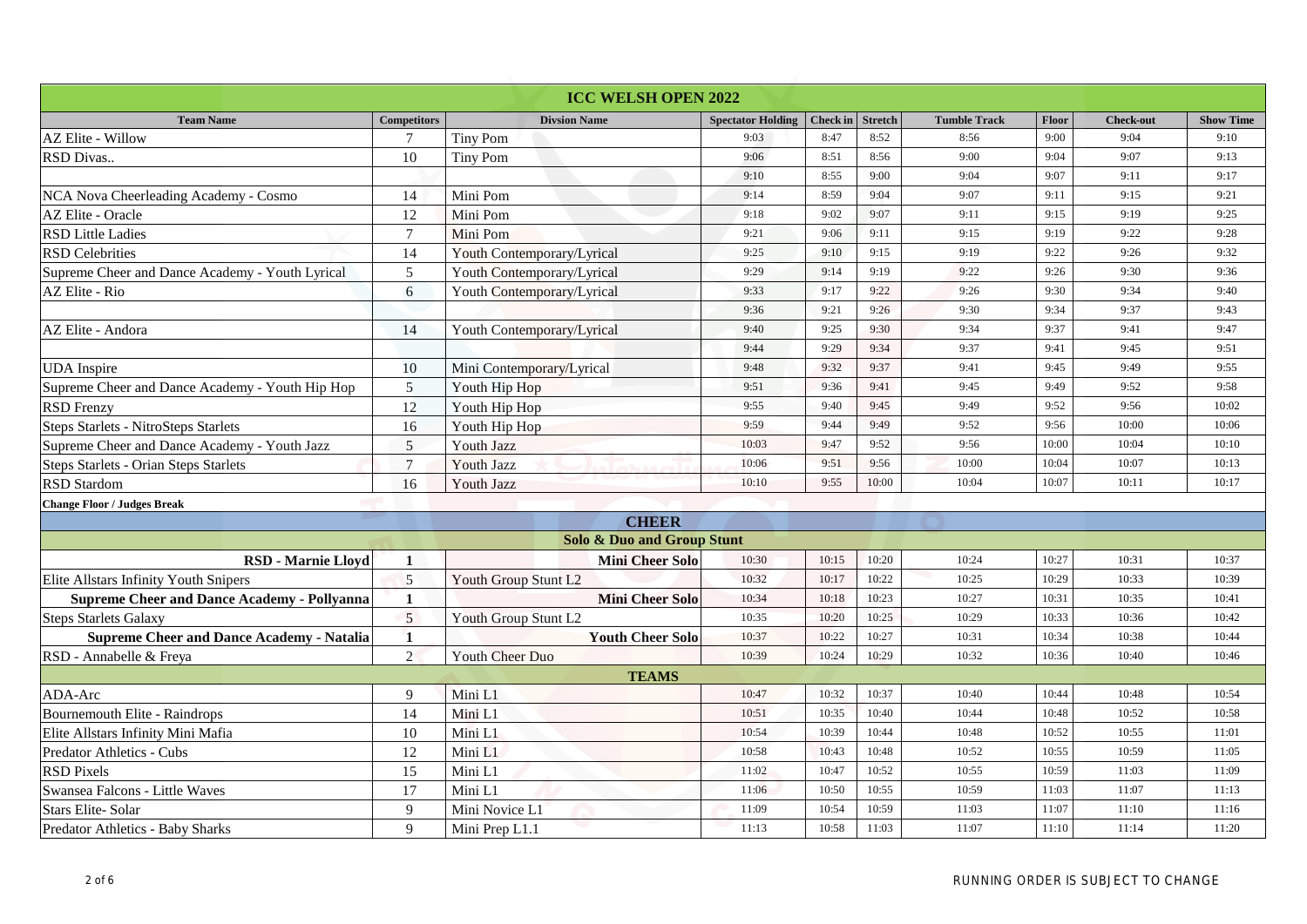| <b>ICC WELSH OPEN 2022</b>                                  |                    |                       |                          |                 |                |                     |       |                  |                  |
|-------------------------------------------------------------|--------------------|-----------------------|--------------------------|-----------------|----------------|---------------------|-------|------------------|------------------|
| <b>Team Name</b>                                            | <b>Competitors</b> | <b>Divsion Name</b>   | <b>Spectator Holding</b> | <b>Check in</b> | <b>Stretch</b> | <b>Tumble Track</b> | Floor | <b>Check-out</b> | <b>Show Time</b> |
| <b>GCA</b> Emeralds                                         | 9                  | Mini Prep L1.1        | 11:17                    | 11:02           | 11:07          | 11:10               | 11:14 | 11:18            | 11:24            |
| AZ Elite - Oryx                                             | 21                 | Mini Prep L1.1        | 11:21                    | 11:05           | 11:10          | 11:14               | 11:18 | 11:22            | 11:28            |
|                                                             |                    |                       | 11:24                    | 11:09           | 11:14          | 11:18               | 11:22 | 11:25            | 11:31            |
| ADA-Cupid                                                   | $\tau$             | Tiny L1               | 11:28                    | 11:13           | 11:18          | 11:22               | 11:25 | 11:29            | 11:35            |
| <b>RSD Superstars</b>                                       | 11                 | Tiny L1               | 11:32                    | 11:17           | 11:22          | 11:25               | 11:29 | 11:33            | 11:39            |
| NCA Nova Cheerleading Academy - Power                       | $12\,$             | Tiny L1               | 11:36                    | 11:20           | 11:25          | 11:29               | 11:33 | 11:37            | 11:43            |
| <b>GCA</b> Twinkles                                         | 6                  | <b>Tiny Novice L1</b> | 11:39                    | 11:24           | 11:29          | 11:33               | 11:37 | 11:40            | 11:46            |
| AZ Elite - Canyon                                           | 9                  | <b>Tiny Novice L1</b> | 11:43                    | 11:28           | 11:33          | 11:37               | 11:40 | 11:44            | 11:50            |
| <b>GCA</b> Sparkles                                         | $6\,$              | Tiny Prep L1.1        | 11:47                    | 11:32           | 11:37          | 11:40               | 11:44 | 11:48            | 11:54            |
| RSD Epic.                                                   | 6                  | Tiny Prep L1.1        | 11:51                    | 11:35           | 11:40          | 11:44               | 11:48 | 11:52            | 11:58            |
| RSD Starburst.                                              | $6\,$              | Tiny Prep L1.1        | 11:54                    | 11:39           | 11:44          | 11:48               | 11:52 | 11:55            | 12:01            |
| ADA - Angel Dust                                            | 8                  | Tiny Prep L1.1        | 11:58                    | 11:43           | 11:48          | 11:52               | 11:55 | 11:59            | 12:05            |
| <b>RSD Royalty</b>                                          | 19                 | Tiny Prep L1.1        | 12:02                    | 11:47           | 11:52          | 11:55               | 11:59 | 12:03            | 12:09            |
|                                                             |                    | <b>JUDGES BREAK</b>   |                          |                 |                |                     |       |                  |                  |
| <b>RSD Producers</b>                                        | 5                  | Youth L1              | 12:15                    | 12:00           | 12:05          | 12:08               | 12:12 | 12:16            | 12:22            |
| Supreme Cheer and Dance Academy - Youth Level 1- Super      | 9                  | Youth L1              | 12:19                    | 12:03           | 12:08          | 12:12               | 12:16 | 12:20            | 12:26            |
| ADA-Cherubs                                                 | 11                 | Youth L1              | 12:22                    | 12:07           | 12:12          | 12:16               | 12:20 | 12:23            | 12:29            |
| Power Athletics - Ultraviolet                               | 14                 | Youth L1              | 12:26                    | 12:11           | 12:16          | 12:20               | 12:23 | 12:27            | 12:33            |
|                                                             |                    |                       | 12:30                    | 12:15           | 12:20          | 12:23               | 12:27 | 12:31            | 12:37            |
| <b>GCA</b> Jet                                              | 15                 | Youth L1              | 12:34                    | 12:18           | 12:23          | 12:27               | 12:31 | 12:35            | 12:41            |
| <b>Galaxy Cheerleaders HORIZON</b>                          | 16                 | Youth L1              | 12:37                    | 12:22           | 12:27          | 12:31               | 12:35 | 12:38            | 12:44            |
| Predator Athletics - Huskies                                | 17                 | Youth L1              | 12:41                    | 12:26           | 12:31          | 12:35               | 12:38 | 12:42            | 12:48            |
| Bournemouth Elite - Icicles                                 | 19                 | Youth L1              | 12:45                    | 12:30           | 12:35          | 12:38               | 12:42 | 12:46            | 12:52            |
| <b>Steps Starlets Zodiac</b>                                | 20                 | Youth L1 (L)          | 12:49                    | 12:33           | 12:38          | 12:42               | 12:46 | 12:50            | 12:56            |
| InfernoSparks Ignite                                        | 21                 | Youth $L1(L)$         | 12:52                    | 12:37           | 12:42          | 12:46               | 12:50 | 12:53            | 12:59            |
| <b>GCA</b> rubies                                           | 10                 | Youth L <sub>2</sub>  | 12:56                    | 12:41           | 12:46          | 12:50               | 12:53 | 12:57            | 13:03            |
| Supreme Cheer and Dance Academy - Youth Level 2- Superstars | 11                 | Youth L <sub>2</sub>  | 13:00                    | 12:45           | 12:50          | 12:53               | 12:57 | 13:01            | 13:07            |
| <b>RSD</b> Editors                                          | 12                 | Youth L <sub>2</sub>  | 13:04                    | 12:48           | 12:53          | 12:57               | 13:01 | 13:05            | 13:11            |
| Elite Allstars Infinity Youth Rebels                        | 12                 | Youth L <sub>2</sub>  | 13:07                    | 12:52           | 12:57          | 13:01               | 13:05 | 13:08            | 13:14            |
| Predator Athletics - Wolves                                 | 19                 | Youth L <sub>2</sub>  | 13:11                    | 12:56           | 13:01          | 13:05               | 13:08 | 13:12            | 13:18            |
| ADA-Ascending                                               | 9                  | Youth Prep L1.1       | 13:15                    | 13:00           | 13:05          | 13:08               | 13:12 | 13:16            | 13:22            |
| Predator Athletics - Orcas                                  | 14                 | Youth Prep L1.1       | 13:19                    | 13:03           | 13:08          | 13:12               | 13:16 | 13:20            | 13:26            |
| AZ Elite - Heat Wave                                        | 18                 | Youth Prep L1.1       | 13:22                    | 13:07           | 13:12          | 13:16               | 13:20 | 13:23            | 13:29            |
| <b>RSD</b> Stars                                            | 19                 | Youth Prep L1.1       | 13:26                    | 13:11           | 13:16          | 13:20               | 13:23 | 13:27            | 13:33            |
|                                                             |                    |                       |                          |                 |                |                     |       |                  |                  |
|                                                             | #ICCheer           |                       |                          | <b>Starts</b> @ | 13:38          |                     |       | Ends @           | 13:48            |
| <b>Awards / Battle of Champions Bids</b>                    |                    |                       |                          | Starts @        | 13:48          |                     |       | Ends @           | 14:28            |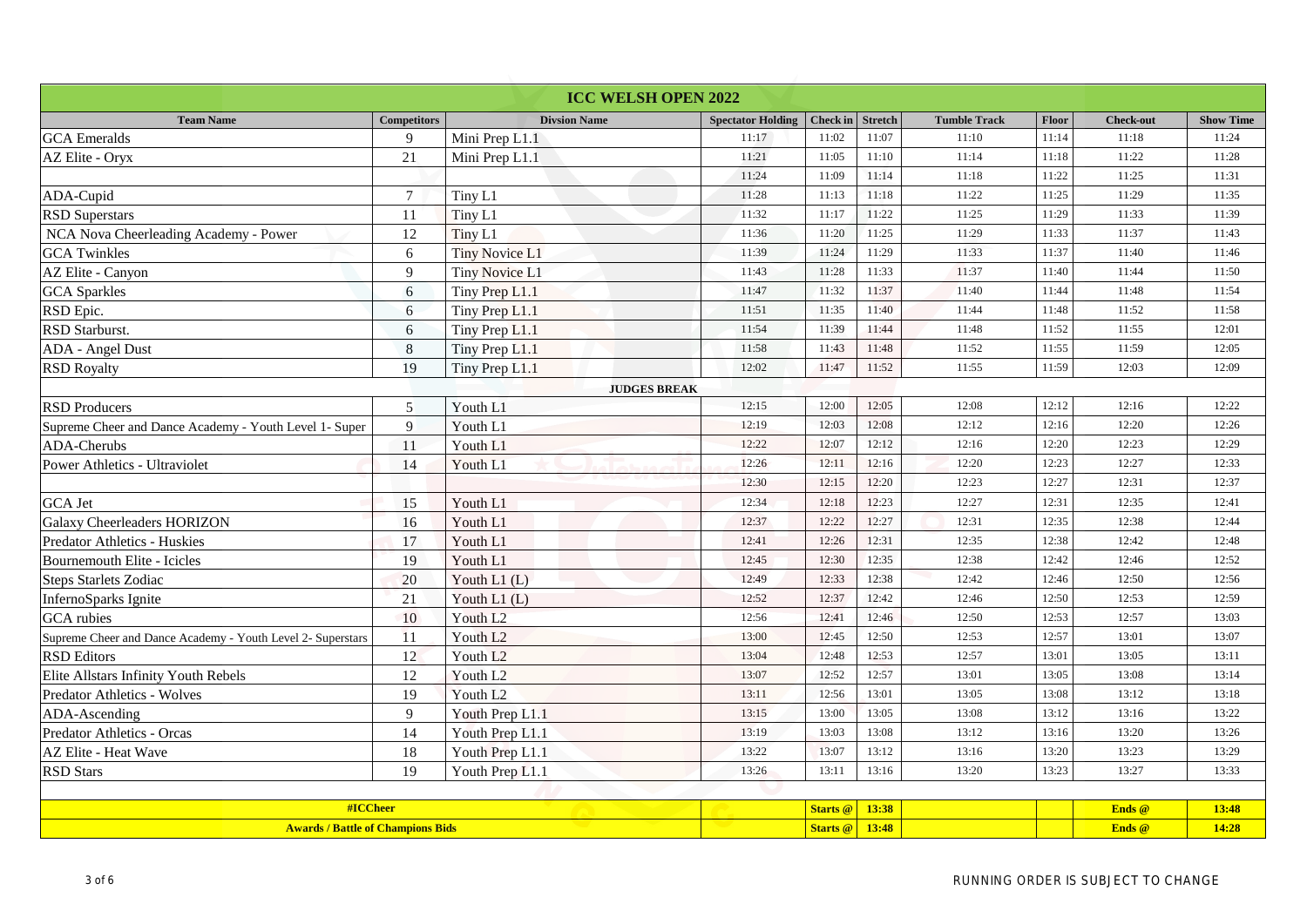|                                                             |                    | <b>ICC WELSH OPEN 2022</b>                       |                                      |       |       |                     |       |                                             |                  |
|-------------------------------------------------------------|--------------------|--------------------------------------------------|--------------------------------------|-------|-------|---------------------|-------|---------------------------------------------|------------------|
| <b>Team Name</b>                                            | <b>Competitors</b> | <b>Divsion Name</b>                              | Spectator Holding   Check in Stretch |       |       | <b>Tumble Track</b> | Floor | <b>Check-out</b>                            | <b>Show Time</b> |
| <b>Clear the Hall</b>                                       |                    |                                                  |                                      |       |       |                     |       |                                             |                  |
|                                                             |                    | <b>SESSION 2</b>                                 |                                      |       |       |                     |       |                                             |                  |
|                                                             |                    | <b>JUNIOR, SENIOR &amp; UNIVERSITY DIVISIONS</b> |                                      |       |       |                     |       |                                             |                  |
|                                                             |                    |                                                  |                                      |       |       |                     |       | <b>Coaches Meeting (Warm-Up) *IF NEEDED</b> | 14:16            |
| <b>CHEER</b>                                                |                    |                                                  |                                      |       |       |                     |       |                                             |                  |
|                                                             |                    | <b>TEAMS &amp; GROUP STUNTS</b>                  |                                      |       |       |                     |       |                                             |                  |
| Predator Athletics - Tigers                                 | 16                 | Junior L1                                        | 14:41                                | 14:26 | 14:31 | 14:35               | 14:38 | 14:42                                       | 14:48            |
| Supreme Cheer and Dance Academy - Junior Level 1- Superb    | 10                 | Junior L1                                        | 14:45                                | 14:30 | 14:35 | 14:38               | 14:42 | 14:46                                       | 14:52            |
| <b>Gravity Supreme Quantum</b>                              | $\boldsymbol{8}$   | Junior L1                                        | 14:49                                | 14:33 | 14:38 | 14:42               | 14:46 | 14:50                                       | 14:56            |
| Swansea Falcons - Aqua                                      | 18                 | Junior L1                                        | 14:52                                | 14:37 | 14:42 | 14:46               | 14:50 | 14:53                                       | 14:59            |
| <b>RSD Starlets</b>                                         | 21                 | Junior $L1(L)$                                   | 14:56                                | 14:41 | 14:46 | 14:50               | 14:53 | 14:57                                       | 15:03            |
| Bournemouth Elite - Jets                                    | 26                 | Junior L1 $(L)$                                  | 15:00                                | 14:45 | 14:50 | 14:53               | 14:57 | 15:01                                       | 15:07            |
| <b>GCA</b> Teal                                             | 11                 | Junior L <sub>2</sub>                            | 15:04                                | 14:48 | 14:53 | 14:57               | 15:01 | 15:05                                       | 15:11            |
| Galaxy Cheerleaders - Galaxy Cheerleaders COMETS            | 11                 | Junior L <sub>2</sub>                            | 15:07                                | 14:52 | 14:57 | 15:01               | 15:05 | 15:08                                       | 15:14            |
| Predator Athletics - Pumas                                  | 25                 | Junior L <sub>2</sub>                            | 15:11                                | 14:56 | 15:01 | 15:05               | 15:08 | 15:12                                       | 15:18            |
| <b>Power Athletics - Shockwave</b>                          | 11                 | Junior L2                                        | 15:15                                | 15:00 | 15:05 | 15:08               | 15:12 | 15:16                                       | 15:22            |
| Supreme Cheer and Dance Academy - Junior Level 2- Supernova | 14                 | Junior L <sub>2</sub>                            | 15:19                                | 15:03 | 15:08 | 15:12               | 15:16 | 15:20                                       | 15:26            |
| Inferno Flames Ignite                                       | 19                 | Junior L <sub>2</sub>                            | 15:22                                | 15:07 | 15:12 | 15:16               | 15:20 | 15:23                                       | 15:29            |
| <b>RSD</b> Alisters                                         | 24                 | Junior L3                                        | 15:26                                | 15:11 | 15:16 | 15:20               | 15:23 | 15:27                                       | 15:33            |
| <b>Elite Allstars Infinity Masters Extreme</b>              | 10                 | Masters L2                                       | 15:30                                | 15:15 | 15:20 | 15:23               | 15:27 | 15:31                                       | 15:37            |
| Bournemouth Elite - Ice                                     | 25                 | Senior L1                                        | 15:34                                | 15:18 | 15:23 | 15:27               | 15:31 | 15:35                                       | 15:41            |
| Elite Allstars Infinity Senior Vengeance                    | $10\,$             | Senior L1                                        | 15:37                                | 15:22 | 15:27 | 15:31               | 15:35 | 15:38                                       | 15:44            |
| Power Athletics - Atom                                      | 15                 | Senior L1                                        | 15:41                                | 15:26 | 15:31 | 15:35               | 15:38 | 15:42                                       | 15:48            |
| Predator Athletics - Venom                                  | 17                 | Senior L1                                        | 15:45                                | 15:30 | 15:35 | 15:38               | 15:42 | 15:46                                       | 15:52            |
|                                                             |                    |                                                  | 15:49                                | 15:33 | 15:38 | 15:42               | 15:46 | 15:50                                       | 15:56            |
| <b>Gravity Supreme Force</b>                                | 14                 | Senior L <sub>2</sub>                            | 15:52                                | 15:37 | 15:42 | 15:46               | 15:50 | 15:53                                       | 15:59            |
| <b>GCA</b> Opal                                             | 20                 | Senior L <sub>2</sub>                            | 15:56                                | 15:41 | 15:46 | 15:50               | 15:53 | 15:57                                       | 16:03            |
| ADA-Force                                                   | 8                  | Senior L <sub>4</sub>                            | 16:00                                | 15:45 | 15:50 | 15:53               | 15:57 | 16:01                                       | 16:07            |
| <b>Bournemouth Elite - Storm</b>                            | 17                 | International Junior L3 (U17)                    | 16:04                                | 15:48 | 15:53 | 15:57               | 16:01 | 16:05                                       | 16:11            |
| Cardiff Snakecharmers - Poison                              | $22\,$             | <b>University L2NT</b>                           | 16:07                                | 15:52 | 15:57 | 16:01               | 16:05 | 16:08                                       | 16:14            |
| Swansea Falcons - Tidal Wave                                | 14                 | Senior L4.2                                      | 16:11                                | 15:56 | 16:01 | 16:05               | 16:08 | 16:12                                       | 16:18            |
| Gravity Supreme Acceleration                                | 9                  | Senior L <sub>3</sub>                            | 16:15                                | 16:00 | 16:05 | 16:08               | 16:12 | 16:16                                       | 16:22            |
| <b>Galaxy Cheerleaders ECLIPSE</b>                          | 15                 | Senior L <sub>3</sub>                            | 16:19                                | 16:03 | 16:08 | 16:12               | 16:16 | 16:20                                       | 16:26            |
| ADA-Halo                                                    | 18                 | Senior L3                                        | 16:22                                | 16:07 | 16:12 | 16:16               | 16:20 | 16:23                                       | 16:29            |
| <b>GCA</b> Amethyst                                         | 19                 | Senior L3                                        | 16:26                                | 16:11 | 16:16 | 16:20               | 16:23 | 16:27                                       | 16:33            |
|                                                             |                    | <b>JUDGES BREAK</b>                              |                                      |       |       |                     |       |                                             |                  |
| <b>RSD Envy</b>                                             | 16                 | Senior Coed L4                                   | 16:38                                | 16:23 | 16:28 | 16:32               | 16:35 | 16:39                                       | 16:45            |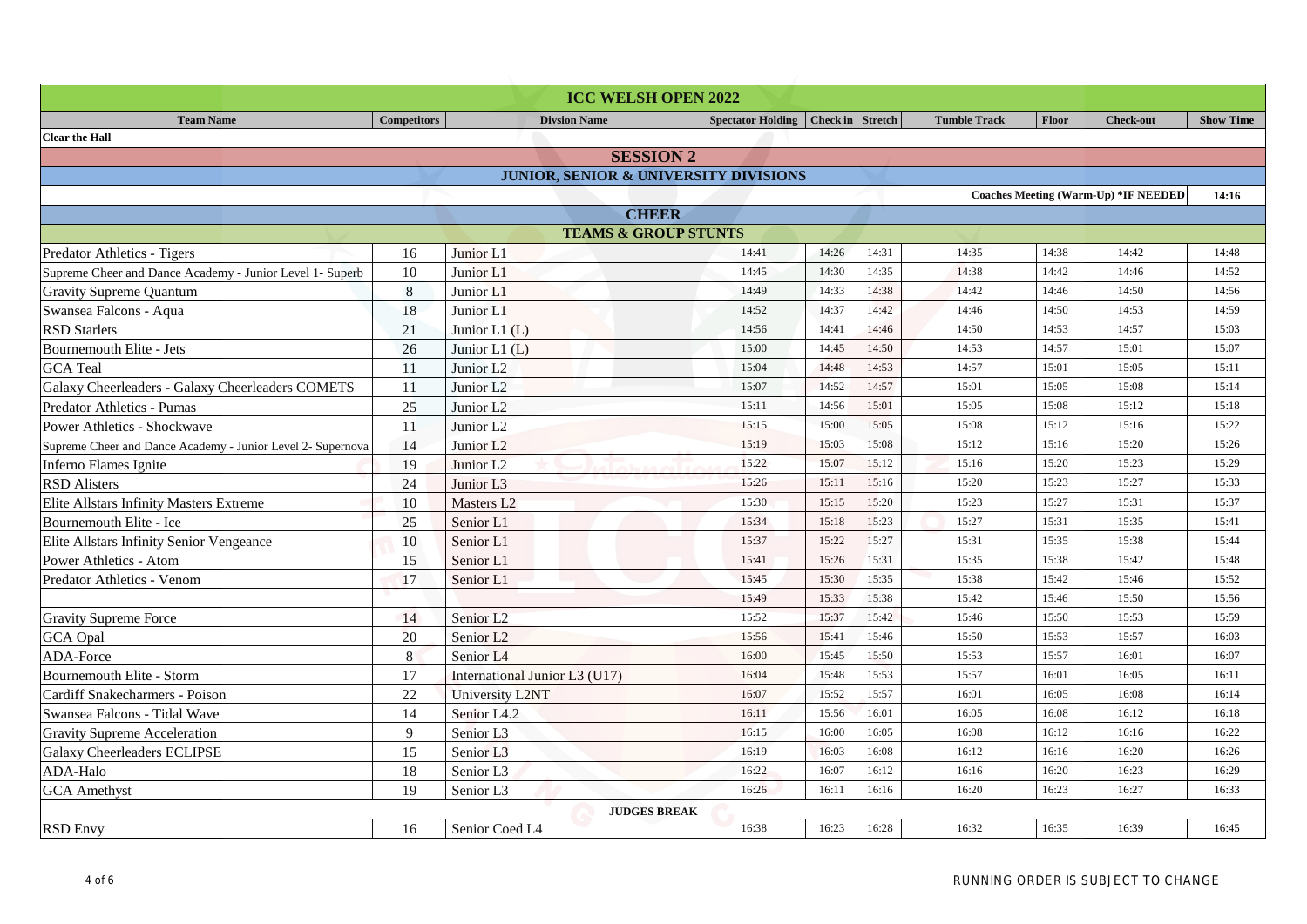| <b>ICC WELSH OPEN 2022</b>                |                         |                                     |                          |                  |       |                     |       |                  |                  |
|-------------------------------------------|-------------------------|-------------------------------------|--------------------------|------------------|-------|---------------------|-------|------------------|------------------|
| <b>Team Name</b>                          | <b>Competitors</b>      | <b>Divsion Name</b>                 | <b>Spectator Holding</b> | Check in Stretch |       | <b>Tumble Track</b> | Floor | <b>Check-out</b> | <b>Show Time</b> |
| Bournemouth Elite - Torrent               | 17                      | Senior Coed L4                      | 16:42                    | 16:27            | 16:32 | 16:35               | 16:39 | 16:43            | 16:49            |
| Predator Athletics - Vipers               | $22\,$                  | Senior L3 (L)                       | 16:46                    | 16:30            | 16:35 | 16:39               | 16:43 | 16:47            | 16:53            |
| Inferno Ladies Ignite                     | $25\,$                  | Senior L3 (L)                       | 16:49                    | 16:34            | 16:39 | 16:43               | 16:47 | 16:50            | 16:56            |
| <b>STARS ELITE COMETS</b>                 | $\,8\,$                 | Senior Prep L1.1                    | 16:53                    | 16:38            | 16:43 | 16:47               | 16:50 | 16:54            | 17:00            |
| AZ Elite - Havasu                         | 14                      | Senior Prep L2.1                    | 16:57                    | 16:42            | 16:47 | 16:50               | 16:54 | 16:58            | 17:04            |
| Power Athletics - Electric                | 15                      | Senior Coed L3                      | 17:01                    | 16:45            | 16:50 | 16:54               | 16:58 | 17:02            | 17:08            |
| Elite Allstars Infinity Senior Black ops  | 16                      | Senior Coed L3                      | 17:04                    | 16:49            | 16:54 | 16:58               | 17:02 | 17:05            | 17:11            |
| Cardiff Snakecharmers - Venom             | 25                      | Senior Coed L3                      | 17:08                    | 16:53            | 16:58 | 17:02               | 17:05 | 17:09            | 17:15            |
|                                           |                         |                                     | 17:12                    | 16:57            | 17:02 | 17:05               | 17:09 | 17:13            | 17:19            |
|                                           |                         |                                     | 17:16                    | 17:00            | 17:05 | 17:09               | 17:13 | 17:17            | 17:23            |
| ADA-Seraphim                              | 12                      | International Junior L1 (U17)       | 17:19                    | 17:04            | 17:09 | 17:13               | 17:17 | 17:20            | 17:26            |
| <b>Cardiff Met Archers MAROON</b>         | 19                      | University Coed L2                  | 17:23                    | 17:08            | 17:13 | 17:17               | 17:20 | 17:24            | 17:30            |
| <b>ADA-Ariel</b>                          | 13                      | International Junior L2 (U17)       | 17:27                    | 17:12            | 17:17 | 17:20               | 17:24 | 17:28            | 17:34            |
| Swansea Falcons - Wipeout                 | 16                      | International Junior L2 (U17)       | 17:31                    | 17:15            | 17:20 | 17:24               | 17:28 | 17:32            | 17:38            |
| Plymouth Storm Cheerleading - Altitude    | 29                      | University All Girl L2NT            | 17:34                    | 17:19            | 17:24 | 17:28               | 17:32 | 17:35            | 17:41            |
| <b>GCA</b> Cobalt                         | 22                      | International Open Coed L4          | 17:38                    | 17:23            | 17:28 | 17:32               | 17:35 | 17:39            | 17:45            |
| <b>RSD Directors</b>                      | 17                      | <b>International Open L3NT</b>      | 17:42                    | 17:27            | 17:32 | 17:35               | 17:39 | 17:43            | 17:49            |
| Bournemouth Elite - Hurricane             | 27                      | <b>International Open L3NT</b>      | 17:46                    | 17:30            | 17:35 | 17:39               | 17:43 | 17:47            | 17:53            |
| <b>Cardiff Met Archers SAPPHIRE</b>       | 14                      | University All Girl L1              | 17:49                    | 17:34            | 17:39 | 17:43               | 17:47 | 17:50            | 17:56            |
| Westminster Dragons - Ignite              | 27                      | University All Girl L1              | 17:53                    | 17:38            | 17:43 | 17:47               | 17:50 | 17:54            | 18:00            |
|                                           |                         |                                     | 17:57                    | 17:42            | 17:47 | 17:50               | 17:54 | 17:58            | 18:04            |
| Plymouth Storm Cheerleading - Detonate    | 30                      | University All Girl L1              | 18:01                    | 17:45            | 17:50 | 17:54               | 17:58 | 18:02            | 18:08            |
| Cardiff Snakecharmers - Pythons           | $\overline{4}$          | Senior Group Stunt L2               | 18:04                    | 17:49            | 17:54 | 17:58               | 18:02 | 18:05            | 18:11            |
| Plymouth Storm Cheerleading - Ultraviolet | 24                      | University All Girl L3              | 18:08                    | 17:53            | 17:58 | 18:02               | 18:05 | 18:09            | 18:15            |
| Cardiff Met Archers Gold                  | 20                      | University All Girl L3              | 18:12                    | 17:57            | 18:02 | 18:05               | 18:09 | 18:13            | 18:19            |
| Elite Allstars Infinity Senior Dynasty    | $\overline{4}$          | Senior Coed Group Stunt L3          | 18:16                    | 18:00            | 18:05 | 18:09               | 18:13 | 18:17            | 18:23            |
| Bournemouth Elite - Hail                  | 17                      | 2020 International Open Coed 16 L5  | 18:19                    | 18:04            | 18:09 | 18:13               | 18:17 | 18:20            | 18:26            |
| Predator Athletics - Anacondas Coed       | 19                      | 2020 International Open Coed 4 L5   | 18:23                    | 18:08            | 18:13 | 18:17               | 18:20 | 18:24            | 18:30            |
| <b>RSD</b> Legends                        | 23                      | 2020 International Open Coed 4 L5   | 18:27                    | 18:12            | 18:17 | 18:20               | 18:24 | 18:28            | 18:34            |
| <b>GCA</b> Chrome                         | 18                      | 2020 International Open L5          | 18:31                    | 18:15            | 18:20 | 18:24               | 18:28 | 18:32            | 18:38            |
|                                           |                         | <b>GROUP STUNTS</b>                 |                          |                  |       |                     |       |                  |                  |
| Elite Allstars Infinity Senior Blackout   | $\overline{4}$          | Open/University Coed Group Stunt L4 | 18:34                    | 18:19            | 18:24 | 18:28               | 18:32 | 18:35            | 18:41            |
| <b>Gravity Supreme Nuclear</b>            | 5                       | <b>Senior Group Stunt L3</b>        | 18:36                    | 18:21            | 18:26 | 18:30               | 18:33 | 18:37            | 18:43            |
|                                           |                         |                                     | 18:38                    | 18:23            | 18:28 | 18:31               | 18:35 | 18:39            | 18:45            |
| <b>Cardiff Snakecharmers - Vipers</b>     | $\overline{\mathbf{4}}$ | <b>Senior Group Stunt L3</b>        | 18:40                    | 18:24            | 18:29 | 18:33               | 18:37 | 18:41            | 18:47            |
|                                           |                         |                                     | 18:41                    | 18:26            | 18:31 | 18:35               | 18:39 | 18:42            | 18:48            |
| <b>Elite Allstars Infninity Reign</b>     | 5                       | <b>Junior Group Stunt L3</b>        | 18:43                    | 18:28            | 18:33 | 18:37               | 18:40 | 18:44            | 18:50            |